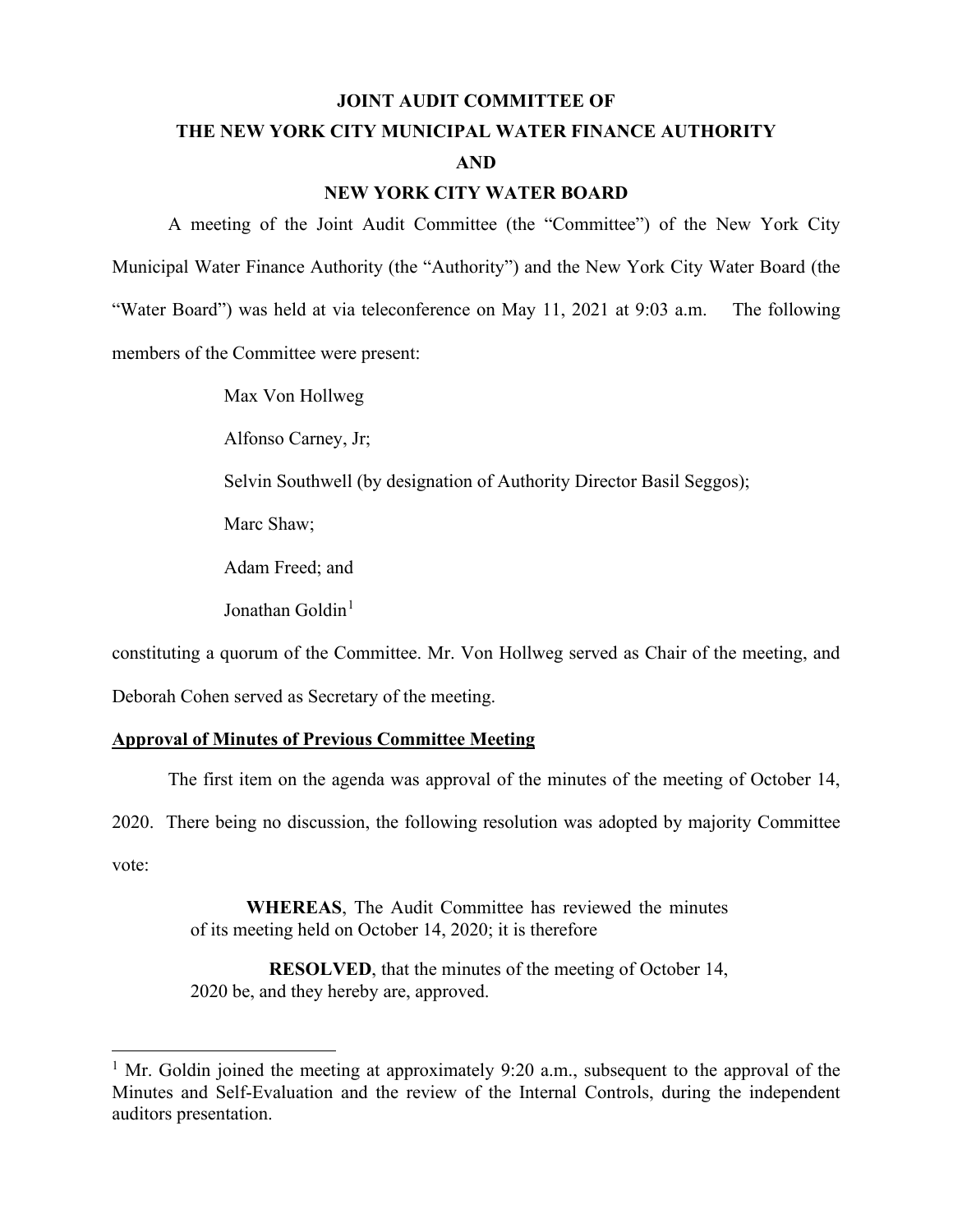#### **Self-Evaluation and Report of Committee's Actions**

The next item on the agenda was the review and approval of the Audit Committee's annual report and self-evaluation. Mr. Von Hollweg explained that this review is a requirement of the Audit Committee's charter, and that the proposed resolution would authorize the findings of the self-evaluation to be presented to the respective Boards of the Authority and Water Board. Then, upon unanimous vote of the Committee members present, the following resolution was approved:

**WHEREAS**, Section III(k) of the Audit Committee Charter and Section 6.3 of Directive 22 of the City of New York Office of the Comptroller require the Audit Committee to issue an annual report, which details the activities and decisions of the Committee for the prior calendar year;

**WHEREAS**, the Audit Committee has reviewed the Annual Report of the Audit Committee, as attached hereto, and finds it to be reasonable; and

**WHEREAS**, Section III(j) of the Audit Committee Charter requires the Audit Committee to conduct an annual self-evaluation of its performance, including its effectiveness and compliance with the Audit Committee Charter; and

**WHEREAS**, the Audit Committee finds its performance to be satisfactory, effective, and in compliance with the Audit Committee Charter; it is therefore

**RESOLVED**, that the Annual Report of the Audit Committee is hereby approved and shall be presented to the Board of Directors of the New York City Municipal Water Finance Authority and the New York City Water Board, copies of which shall be sent to the Bureau of Accountancy of the City of New York Office of the Comptroller and filed with the minutes of the Audit Committee.

#### **Review of Internal Controls Policies**

The next item on the agenda was the review of the Authority and Water Board's respective Internal Controls Policies. Mr. Von Howlleg explained that the Audit Committee is required to review these policies annually, and that the most recently updated drafts of the